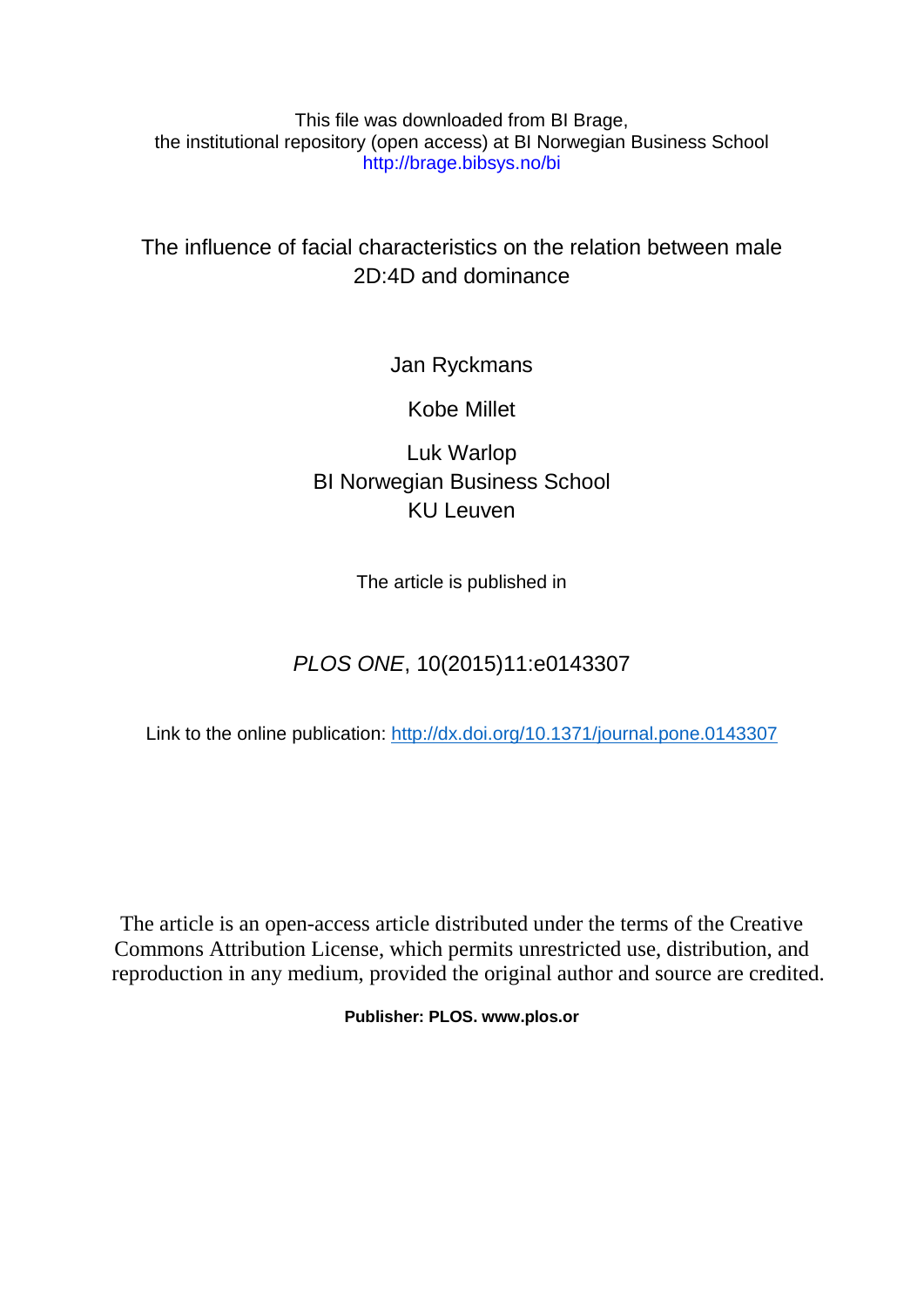

## **G** OPEN ACCESS

Citation: Ryckmans J, Millet K, Warlop L (2015) The Influence of Facial Characteristics on the Relation between Male 2D:4D and Dominance. PLoS ONE 10 (11): e0143307. doi:10.1371/journal.pone.0143307

Editor: Andrew C. Gallup, State University of New York at Oneonta, UNITED STATES

Received: July 18, 2015

Accepted: November 2, 2015

Published: November 23, 2015

Copyright: © 2015 Ryckmans et al. This is an open access article distributed under the terms of the [Creative Commons Attribution License,](http://creativecommons.org/licenses/by/4.0/) which permits unrestricted use, distribution, and reproduction in any medium, provided the original author and source are credited.

Data Availability Statement: All relevant data are within the paper and its Supporting Information files.

Funding: The authors received no specific funding for this work.

Competing Interests: The authors have declared that no competing interests exist.

<span id="page-1-0"></span>RESEARCH ARTICLE

# The Influence of Facial Characteristics on the Relation between Male 2D:4D and Dominance

#### Jan Ryckmans<sup>1</sup>, Kobe Millet<sup>2</sup>\*, Luk Warlop<sup>1,3</sup>

1 Faculty of Economics and Business, Research Center for Marketing and Consumer Science, KU Leuven, Leuven, Belgium, 2 Department of Marketing, VU University Amsterdam, Amsterdam, Netherlands, 3 Department of Marketing, BI Norwegian Business School, Oslo, Norway

\* kobe.millet@vu.nl

## Abstract

Although relations between 2D:4D and dominance rank in both baboons and rhesus macaques have been observed, evidence in humans is mixed. Whereas behavioral patterns in humans have been discovered that are consistent with these animal findings, the evidence for a relation between dominance and 2D:4D is weak or inconsistent. The present study provides experimental evidence that male 2D:4D is related to dominance after (fictitious) malemale interaction when the other man has a dominant, but not a submissive or neutral face. This finding provides evidence that the relationship between 2D:4D and dominance emerges in particular, predictable situations and that merely dominant facial characteristics of another person are enough to activate supposed relationships between 2D:4D and dominance.

## Introduction

Animal and human studies suggest that prenatal exposure to testosterone influences both brain development and behavior  $[1]$  $[1]$  $[1]$ . As it is difficult (in animals) or even impossible (in humans) to directly measure prenatal exposure to testosterone levels, the second to fourth digit ratio (shortly 2D:4D) has increasingly been adopted as an indirect biomarker for prenatal testosterone exposure. Much evidence suggests that lower 2D:4D indicates a higher level of prenatal testosterone exposure  $[2, 3, 4, 5]$  $[2, 3, 4, 5]$  $[2, 3, 4, 5]$  $[2, 3, 4, 5]$  $[2, 3, 4, 5]$  $[2, 3, 4, 5]$  $[2, 3, 4, 5]$  $[2, 3, 4, 5]$  $[2, 3, 4, 5]$ . During the last decade abundant evidence has accumulated for the profound impact of prenatal testosterone exposure, indexed by 2D:4D, on personality traits, e.g. Sensation Seeking [\[6](#page-6-0)], trait physical aggression [[7](#page-6-0)], implicit power motivation  $[8]$  $[8]$  $[8]$  and dominance  $[9]$  $[9]$ , as well as on actual behavior, e.g. responses to infidelity threat [\[10](#page-7-0)], athletic prowess [\[11\]](#page-7-0), and agreeableness towards women [[12](#page-7-0)]. In the present paper we focus on the relationship between 2D:4D and dominance.

In biology, the capacity of 2D:4D to serve as a biomarker of dominance is well documented. The relationship between 2D:4D and dominance has been found at the species level: the competitive chimpanzee has a lower 2D:4D than the less competitive bonobo [[13](#page-7-0)], and generally there is evidence that species with more competitive social systems have lower 2D:4D ratios [\[14](#page-7-0)]. Within species, low 2D:4D is associated with higher dominance rank in primates such as rhesus macaques  $[15]$  $[15]$  $[15]$  and baboons  $[16, 17]$  $[16, 17]$  $[16, 17]$ .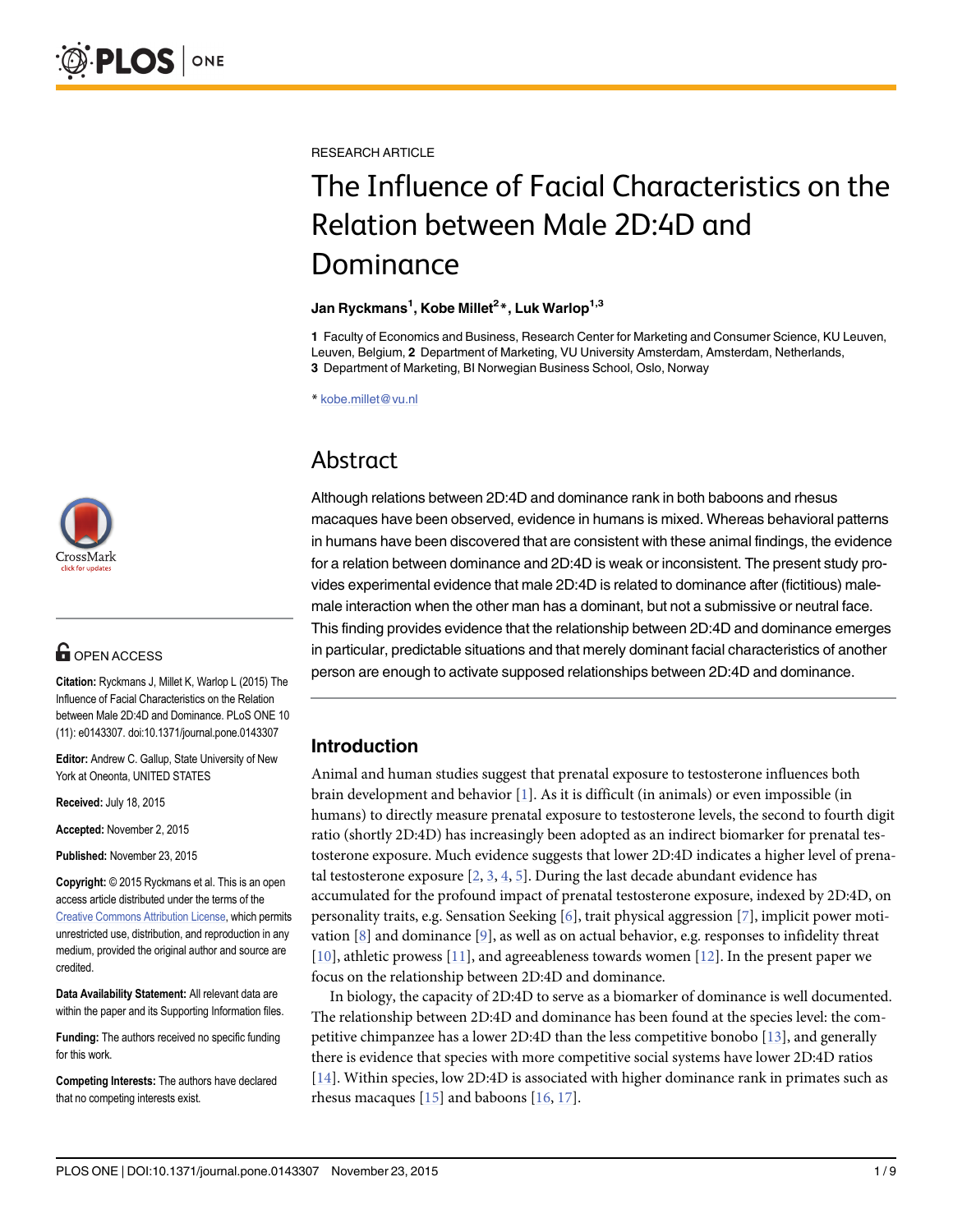<span id="page-2-0"></span>PLOS ONE

In human research, the evidence for a similar relationship is mostly circumstantial. Several findings suggest that low 2D:4D reveals the need to achieve, to win, or to outdo others [[18](#page-7-0)]. Indeed, low 2D:4D is related to success in sports such as professional football, rugby, rowing, endurance running, slalom skiing, and fencing  $[11, 19, 20, 21]$  $[11, 19, 20, 21]$  $[11, 19, 20, 21]$  $[11, 19, 20, 21]$  $[11, 19, 20, 21]$  $[11, 19, 20, 21]$  $[11, 19, 20, 21]$ . Similar relationships between 2D:4D and success have been observed in completely different settings: low 2D:4D predicts success among high frequency financial traders [\[22\]](#page-7-0), increased academic performance in male dentistry students [[23](#page-7-0)] as well as better performance on a cognitive reflection task [[24](#page-7-0)] and a Java programming course [[25](#page-7-0)].

These findings, linking 2D:4D to (success in) competitive activities do at least suggest that 2D:4D may serve as a biomarker for dominance in humans as well. But evidence for a direct relationship between 2D:4D and dominance is mixed. Some studies do find a significant rela-tionship with personality measures of dispositional [\[9](#page-7-0)], and aggressive dominance [\[26](#page-7-0)] but a similar number of studies does not observe any relationship [\[27](#page-7-0), [28](#page-7-0)]. Interestingly, Manning and colleagues [\[9\]](#page-7-0) ran a large scale study to assess the relationship between a dominance measure and 2D:4D among more than 150.000 participants, and found a correlation of  $r = -0.03$ between the dominance measure and both male and female 2D:4D. This relationship is weak, even after taking into account that due to the higher level of error in self-measured 2D:4D the actual correlation would be about three times higher [\[29\]](#page-7-0). Summarized, the literature illustrates a remarkable paradox: whereas 2D:4D is predictive for performance in sports, financial markets, and cognitive tasks that suggest the quest for dominance, there is no strong support for a direct linear relationship between 2D:4D and personality measures of dominance.

To unravel the paradox it is instructive to look, as other authors have done, at how context effects may modulate the relation between 2D:4D and behavioral outcomes [[18](#page-7-0), [30](#page-8-0)]. For instance, impulsiveness (as measured by financial discounting) appears only negatively related to male 2D:4D after a (experimentally manipulated) defeat in a competitive setting, but not after victory [[31](#page-8-0)]. To the extent that impulsiveness is suboptimal behavior in the long run, this finding is at least consistent with the idea that low 2D:4D men are more dominant and therefore may have more difficulties in accepting this particular situation. Similarly, it has been shown that the relationship between 2D:4D and aggression is modulated by the setting in which the relationship is measured. Low 2D:4D predicts aggressive behavior only after watching a violent video [\[32,](#page-8-0) [33\]](#page-8-0) and only predicts retributional responding following provocatively unfair offers [\[34\]](#page-8-0). These findings fit very well with findings on the relation between circulating testosterone levels and dominance-seeking behavior. In humans, measurements of testosterone, in blood or saliva, strongly predict status seeking behavior when an individual's status is threatened, but not in the absence of a threat  $[35, 36]$  $[35, 36]$  $[35, 36]$ . In non-human primates testosterone relates to dominant and aggressive behavior only when the status hierarchy is unstable and dominance battles are possible [\[37](#page-8-0), [38](#page-8-0)]. It has been proposed that testosterone only predicts dominant behavior when circumstances activate our "dominance" system, which is comprised of motivational and attentional processes that prepare us to take actions that allow us to maintain or enhance our social status [[39](#page-8-0)]. Consistent with this perspective, particular facial cues are able to activate dominant responses in high testosterone individuals: after testosterone administration, eye contact—which may be seen as a display of dominance—is maintained longer when confronted with angry faces than with happy faces  $[40]$ , even when these faces are masked. Given the observation that facial cues seem to be sufficient to activate a dominance related behavioral repertoire, we focus in the present study on the impact of facial characteristics on the relation between 2D:4D and dominance.

Facial cues have been shown to be important predictors for a wide range of social decisions, such as whether to trust an interaction partner in a trust game, whether to convict those who stand trial, or whether to vote for a specific candidate in an election  $[41, 42, 43]$  $[41, 42, 43]$  $[41, 42, 43]$  $[41, 42, 43]$  $[41, 42, 43]$  $[41, 42, 43]$  $[41, 42, 43]$ . These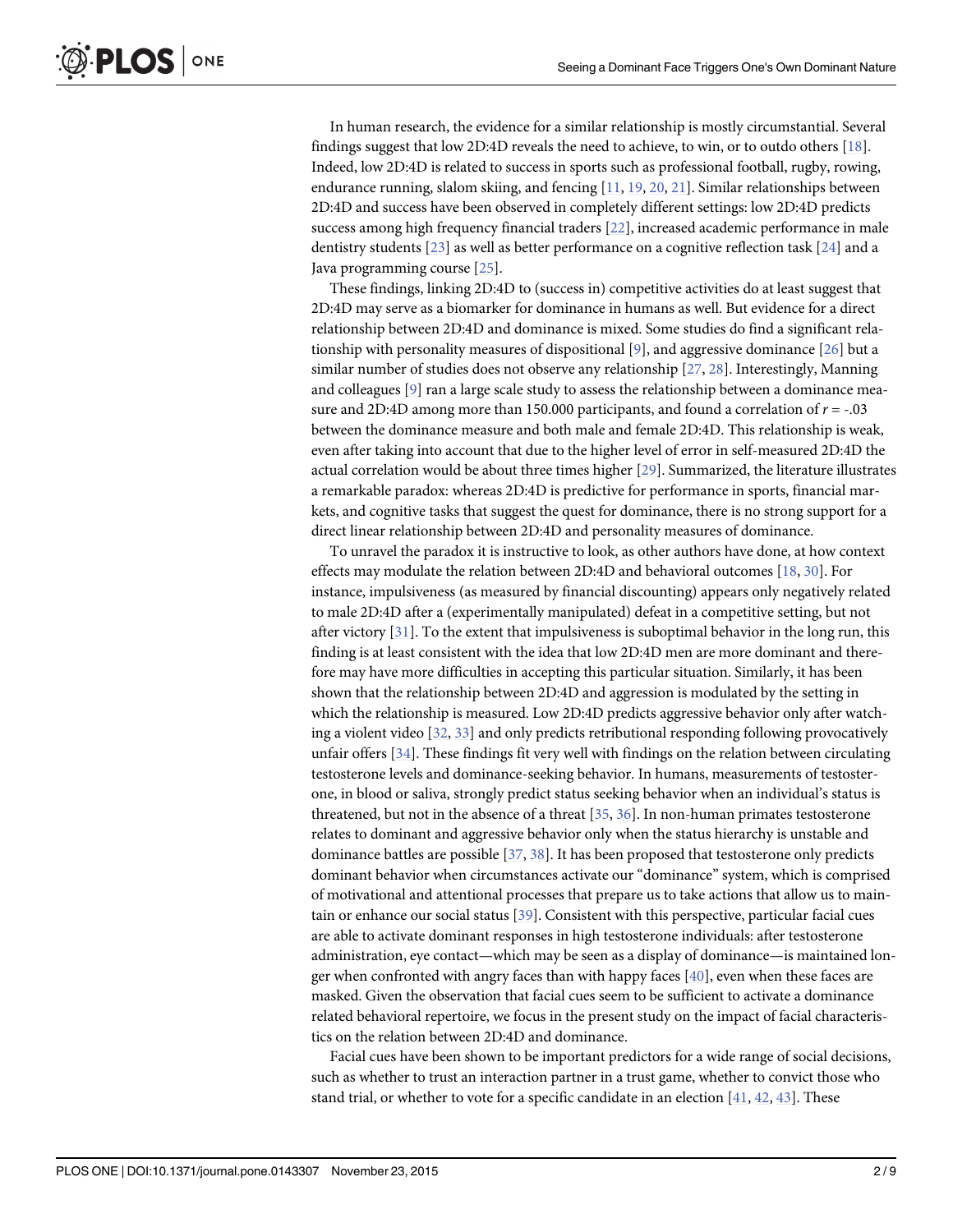<span id="page-3-0"></span>outcomes are at least partially driven by the fact that people promptly and unreflectively draw inferences about others' intentions and personal dispositions on the basis of facial information and subsequently act upon these inferences  $[44]$  $[44]$ . In the case of the facial emotional expression of anger, the social signal is quite clear: the sender clearly communicates to the interaction partner the intention of a dominance clash. Such a social challenge seems to provoke retaliation in dominant individuals, while submissive and anxious individuals are more likely to give in [\[45](#page-8-0)]. Furthermore, these findings suggest that mere facial emotional expressions are able to activate one's own dominance system and by doing so influence actions.

Interestingly, the dominance system also might be activated by facial cues irrespective of emotional content. In fact, Oosterhof & Todorov [[46](#page-8-0)] identified trustworthiness and dominance as two dimensions that are sufficient to account for more than 80% of the variance in holistic neutral face evaluation. Research regarding specific stable morphological characteristics in emotionally neutral faces, especially those relating to facial maturity and masculinity, provides additional evidence that these cues trigger inferences related to dominance hierarchies and influence evaluations about not only physical strength  $[47]$  $[47]$ , but also personal dispositions in relation to dominance and aggression: Variation, for instance, in "baby facedness", characterized by stable morphological facial cues such as round faces and big eyes, influences perceptions of fitness and submissiveness [[48](#page-8-0)]. Variation in facial width-to-height ratio in emotionally neutral faces predicts estimated propensity for aggression in others [\[49,](#page-8-0) [50\]](#page-8-0). More direct evidence that dominance-related facial cues activate the dominance system comes from neuroscientific findings that these cues preconsciously activate neural systems related to status and aggression [[51](#page-8-0), [52](#page-8-0)].

Considering that exposure to dominant-related facial cues can activate the dominance system and the observation that testosterone only predicts dominant behavior when circumstances "activate the dominance apparatus" [\[39\]](#page-8-0), we propose that exposure to dominant facial characteristics enables the relation between 2D:4D and dominance to emerge. Specifically, we hypothesize that 2D:4D is more strongly related to dominance after exposure to dominant than to neutral or submissive facial cues.

#### Method

Hundred-thirty-one heterosexual male participants between 18 and 38 years of age (90,8%  $(n = 119)$  Caucasian, 3.1%  $(n = 4)$  Chinese, 6.1%  $(n = 8)$  non-Chinese Asian) participated in this experimental study, which was approved by the Social and Societal Ethics Committee of the KU Leuven, and provided informed consent in writing. After reading the instructions participants completed the Social Value Orientation Slider Measure [\[53](#page-8-0)]. In this resource allocation paradigm, participants were asked 6 times how they would distribute monetary resources between themselves and another anonymous person. The responses to the six items, differing in joint payoff options, allow for the calculation of a person's social value orientation. While the original paradigm does not include any information about the anonymous interaction partner, we slightly adapted the paradigm to allow for a between-subjects manipulation of facial dominance: when introducing the task to participants, we displayed a facial image of this hypothetical interaction partner, and we also showed this face before the six resource allocation decisions between the participant and the interaction partner. Participants were randomly allocated to a condition in which they were shown an emotionally neutral face with either submissive, neutral or dominant characteristics and reassured that mutual anonymity would be guaranteed. We manipulated the facial characteristics by using faces generated by a computer model that allows manipulation of facial dominance [[54](#page-9-0)]. Oosterhof & Todorov's extensively validated model [[46\]](#page-8-0) provides assurance that stimuli are well standardized, and specifically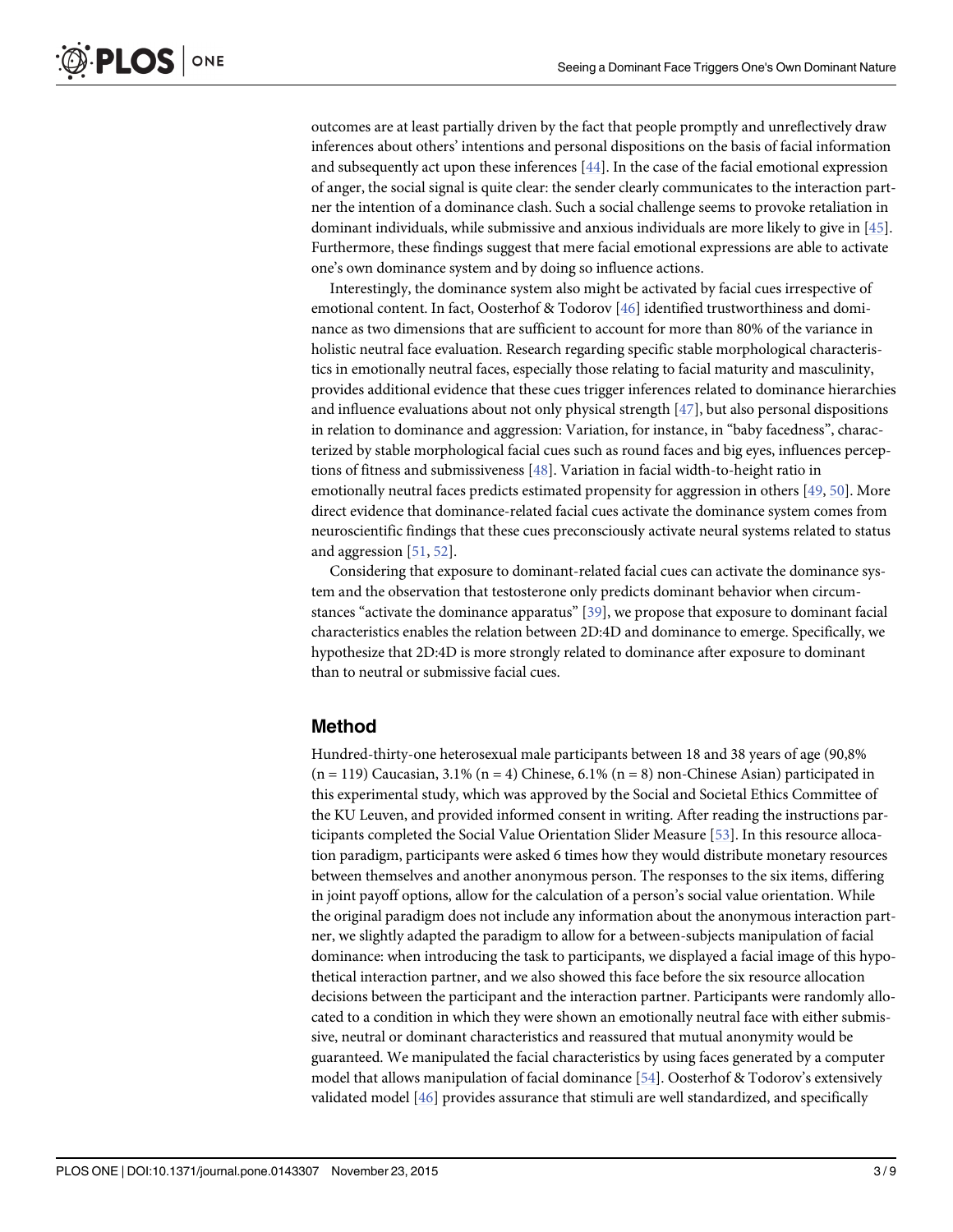<span id="page-4-0"></span>attuned to parametrically manipulate the facial dominance cues and associated trait dimension required for this research [\[46,](#page-8-0) [51,](#page-8-0) [54,](#page-9-0) [55\]](#page-9-0). The faces from this database were originally created using FaceGen 3.2 software [[56](#page-9-0)]. We used two facial identities from Todorov's dominance database [[57](#page-9-0)] to enable generalization of the results. These were randomly allocated to participants. Three levels of dominance were chosen (-3, 0 and +3 SD on a normally distributed dimension) for each facial identity to determine submissive, neutral or dominant faces (see  $S1$ [Fig](#page-6-0)). This specific procedure allows to manipulate facial dominance characteristics while keeping other visual features of the interaction partner constant. As a result any difference in response can only be due to these changes in specific facial characteristics. Further, although imaginary, this particular setting and the decisions involved in this paradigm are assumed to come as close as possible to a real setting while keeping all other potential confounding factors controlled. Immediately after this task, participants were asked to complete the 11-item dominance scale of the International Personality Item Pool [[58](#page-9-0)], a scale that focuses strongly on selfaggrandizing aspects of dominance and contains items like "I impose my will on others" and "I try to outdo others". Participants responded to each item on a seven point scale from disagree (1) to agree (7). Finally, participants' right hand was scanned to measure finger lengths. Participants placed their hand palm on the glass plate of a scanner and we ensured that details of major creases could be seen on the scans. Finger lengths were measured by two independent raters from the ventral proximal crease to the tip of the finger by means of the freeware program Autometric developed by DeBruine [\[59\]](#page-9-0). Finger lengths were measured from the bottom crease when there was a band of creases at the base of the digit [\[60\]](#page-9-0).

#### **Results**

Prior to the main analyses we calculated the Intraclass Correlation coefficient (ICC = .985), averaged the highly correlated 2D:4D measurements of both raters and used this average in our statistical analysis. We also tested the reliability of the dominance scale. Two items ("Hate to seem pushy" and "Demand explanations from others") showed problematic factor loadings (< .30) in a PCA and were omitted from further analyses. The revised 9-item dominance scale resulted in a Cronbach's Alpha of .74. After averaging the items of the dominance measure, we conducted a general linear model (GLM) analysis with facial dominance condition (collapsed across facial identities), 2D:4D (mean-centered) and the interaction between both as independent variables and with the averaged score on the International Personality Pool dominance scale as dependent measure. As predicted, we observed a significant interaction effect between 2D:4D and facial dominance condition,  $F(2, 125) = 3.50$ ,  $p = .033$ ,  $\eta^2 = .053$ , indicating that 2D:4D is negatively related to dominance in the dominant face condition ( $r = -.37$ ,  $p = .01$ ), but not in the neutral ( $r = .09$ ,  $p = .58$ ) or submissive  $(r = .06, p = .68)$  face conditions (see [S2 Fig\)](#page-6-0). No other effects turned out to be significant (all F's  $<$  2.2 and p's  $>$  .12). Average age across conditions was comparable across conditions (21.8 years, 21.0 years and 21.1 years in the dominant, neutral and submissive conditions respectively), as was the average 2D:4D score (0.953, 0.956, 0.953, respectively). Prior research showed that Blacks and Chinese have lower 2D:4D than Caucasians [\[61](#page-9-0)]. In this study no Blacks participated, and only 4 participants were Chinese (3 in the dominant, none in the neutral and 1 in the submissive condition). Without the Chinese participants, the interaction between 2D:4D and facial dominance condition remained significant  $(F(2, 121) = 3.87, p = .023, \eta^2 = .060)$ . The results are also robust across participant age. When age was added as a covariate, the interaction remained significant ( $F(2,124) = 3.48$ )  $p = .034$ ,  $\eta^2 = .053$ , while the main effect of age was insignificant (F(1,124) = 0.013, p = .91,  $n^2 = .00$ ).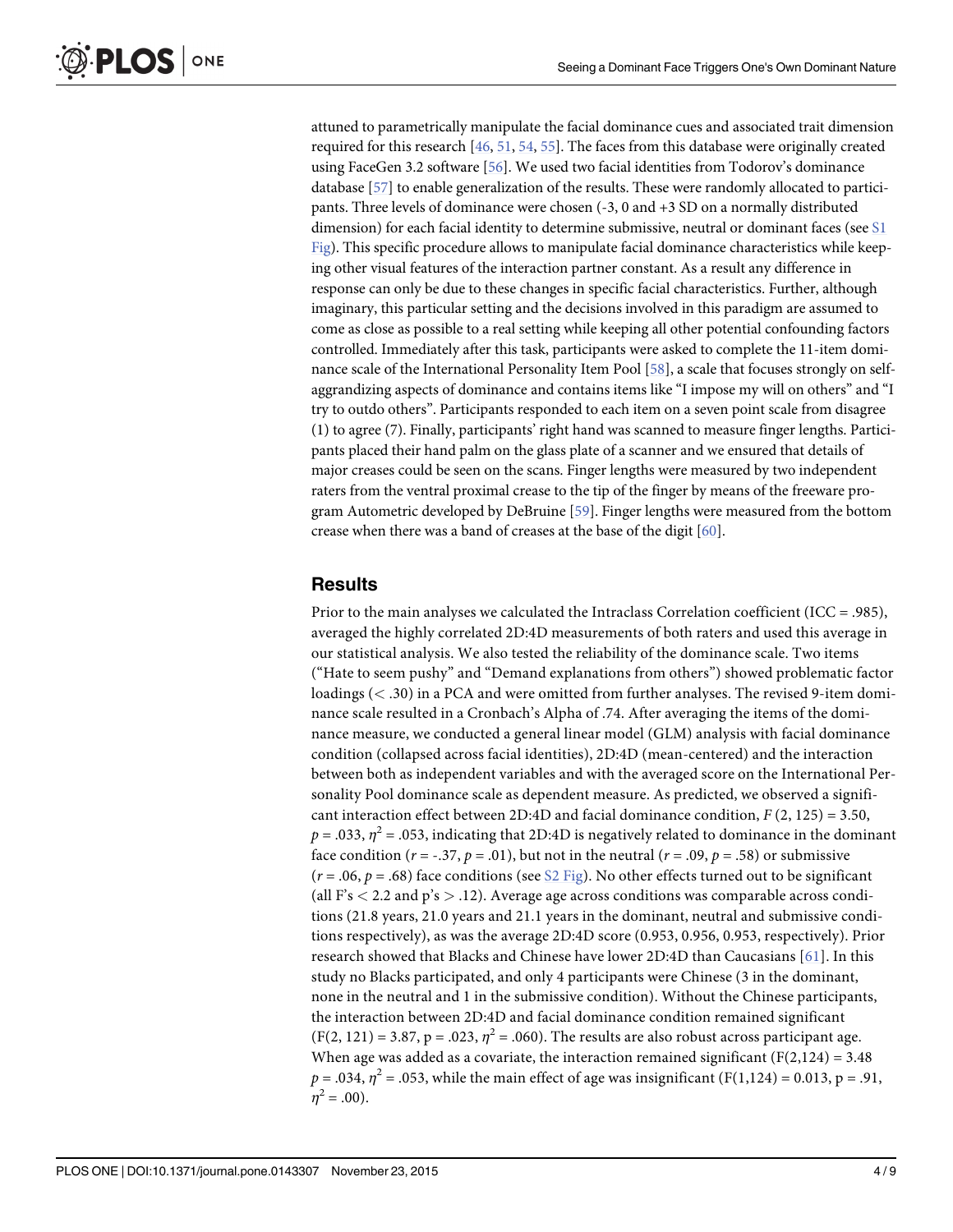#### <span id="page-5-0"></span>**Discussion**

Our findings provide new insights in different domains. First, our pattern of results sheds some light on earlier inconsistent findings with regard to whether 2D:4D can predict self-rated dominance. 2D:4D does reliably relate to actual and perceived facial features typically considered male and dominant [\[62](#page-9-0), [63,](#page-9-0) [64\]](#page-9-0), which implies the potential to activate the dominance system in interaction partners. Behavioral findings in both animal and human research also suggest that 2D:4D may serve as a biomarker of dominance  $[13-25]$  $[13-25]$  $[13-25]$  $[13-25]$ . Still, prior research only observed weak relationships between 2D:4D and explicit dominance measures [\[9,](#page-7-0) [26,](#page-7-0) [27,](#page-7-0) [28\]](#page-7-0). Our results resolve the inconsistency by taking into account that activation of the dominance system through particular contextual cues may predict when relationships between 2D:4D and dominance related behavior actually emerge [\[30](#page-8-0)–[34\]](#page-8-0). The contexts that have been described to activate the dominance system are perceived as challenges or provocations, such as experiences of competition with other men in areas like territory formation, dominance disputes, or mate acquisition and guarding, or even challenges to one's honor or reputation [\[65\]](#page-9-0). These environmental contingencies seem to heighten the importance of one's position in the status hierarchy and trigger men's striving for dominance [[35](#page-8-0), [36](#page-8-0)]. In line with this literature, we provide evidence in our study that merely activating thoughts about a presumed interaction that involves the distribution of resources with a dominant (but not a neutral or submissive) looking man may lead to the emergence of the relation between 2D:4D and explicit dominance measures. The present pattern of results accentuates that ignoring context will hide the existence of stable–but situated—relationships between 2D:4D and other variables. Second, whereas previous research regarding facial characteristics mainly focused on how facial cues guided trait infer-ences about the interaction partner [\[48,](#page-8-0) [49,](#page-8-0) [50,](#page-8-0) [51\]](#page-8-0), our experimental results demonstrate that stable morphological facial cues related to dominance are able to influence inferences regarding one's own biologically rooted personality predispositions with respect to dominance striving. Future research should investigate how this translates to a range of ecological distributive behaviors, common–for example–in buyer-seller interactions or organizational settings. Another path for future research may focus on the mechanism behind the effect. Some evidence suggests that low 2D:4D relates to high testosterone production after aggressive and/or physical challenges [\[66,](#page-9-0) [67,](#page-9-0) [68\]](#page-9-0). Given that testosterone especially predicts dominance when the dominance system is activated [\[39](#page-8-0)] these circulating testosterone levels may explain why a relationship between 2D:4D and dominance especially emerges when men are exposed to dominant opponents.

Based on the findings in the current study, we suggest that across many domains emotionally neutral dominant facial cues will activate the dominance system and increase vigilance, that is, men may be prepared for competition when meeting a dominant other. This vigilance may be captured in the relation we observed between 2D:4D and dominance after hypothetical interaction with a dominant other. This does not mean that mere interaction with a dominant other always leads to competitive action, as dominant others do not necessarily have to fight for dominance. Indeed, if facial dominance cues represent an interaction partner's capability to inflict harm, rather than their intent [\[46\]](#page-8-0), mental preparation might be an adaptive response until other cues clarify which action is appropriate. In view of the literature regarding the 'challenge hypothesis' [\[35](#page-8-0), [36](#page-8-0), [65\]](#page-9-0), an interaction partner's capability to inflict harm might just alert a man to a potential challenge or provocation, and hence merely lead to a state of mental preparedness. In line with findings relating to responses to angry faces [[45](#page-8-0)], a potential challenge by a dominant looking individual seems to provoke mental preparation for dominance-striving in individuals with a biologically dominant nature, while individuals with a biologically submissive nature are more likely to mentally prepare for yielding or withdrawal. Being mentally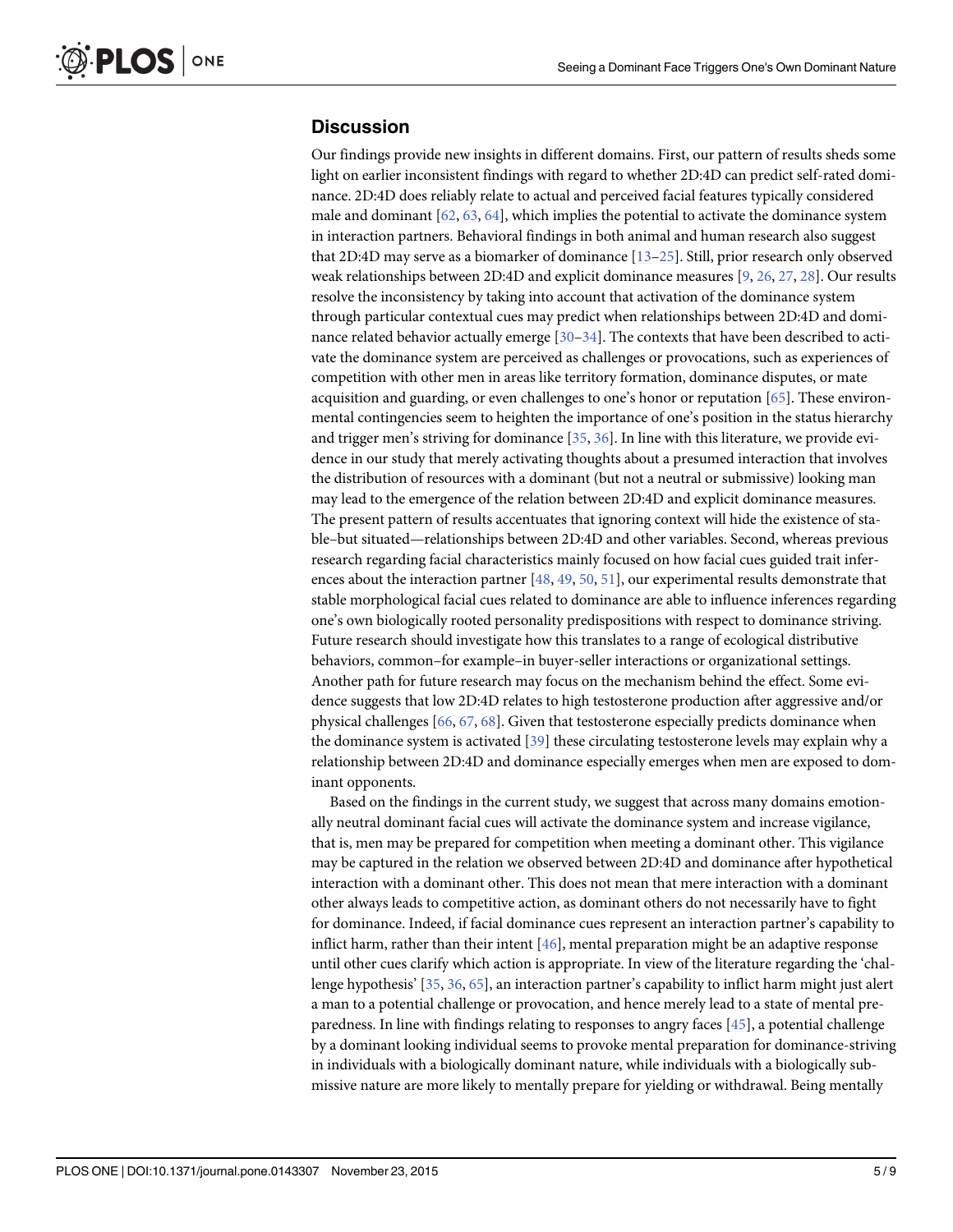<span id="page-6-0"></span>vigilant and prepared for a potential dominance clash is adaptive for dominant men as it allows them to strategically optimize their behavior to increase their chances to maintain or enhance status. It is equally adaptive for submissive men as it potentially allows them to respond in a way that avoids the interaction to evolve into a harmful one. As Louis Pasteur once said: 'Chance favors the prepared mind'; it might just be that men in the face of latent conflict with substantial costs and benefits mentally prepare for the appropriate response in order to optimize their chances of success.

#### **Conclusions**

The present study provides experimental evidence that male 2D:4D is related to a dominance measure after (fictitious) male-male interaction when the other man has a dominant, but not a submissive or neutral face. This finding provides evidence for the idea that the interaction with a dominant other activates the dominance system which leads to the emergence of a negative correlation between 2D:4D and dominance.

### Supporting Information

[S1 Fig.](http://www.plosone.org/article/fetchSingleRepresentation.action?uri=info:doi/10.1371/journal.pone.0143307.s001) Facial dominance manipulation. (TIF)

[S2 Fig.](http://www.plosone.org/article/fetchSingleRepresentation.action?uri=info:doi/10.1371/journal.pone.0143307.s002) Relationship between right hand 2D4D and dominance by facial condition. (TIF)

[S1 File.](http://www.plosone.org/article/fetchSingleRepresentation.action?uri=info:doi/10.1371/journal.pone.0143307.s003) The supporting dataset file. (SAV)

#### Author Contributions

Conceived and designed the experiments: JR KM. Performed the experiments: JR. Analyzed the data: JR KM. Contributed reagents/materials/analysis tools: JR KM. Wrote the paper: JR KM LW.

#### References

- [1.](#page-1-0) Hines M. Gender development and the human brain. Annual review of neuroscience. 2011; 34: 69–88. doi: [10.1146/annurev-neuro-061010-113654](http://dx.doi.org/10.1146/annurev-neuro-061010-113654) PMID: [21438685](http://www.ncbi.nlm.nih.gov/pubmed/21438685)
- [2.](#page-1-0) Manning JT, Scutt D, Wilson J, Lewis-Jones DI. The ratio of 2nd to 4th digit length: a predictor of sperm numbers and concentrations of testosterone, luteinizing hormone and oestrogen. Human Reproduction. 1998; 13(11): 3000–3004. PMID: [9853845](http://www.ncbi.nlm.nih.gov/pubmed/9853845)
- [3.](#page-1-0) Talarovičova A, Krškova L, Blažekova L. Testosterone enhancement during pregnancy influences the 2D:4D ratio and open field motor activity of rat siblings in adulthood. Hormones and Behavior. 2009; 55 (1): 235–239. doi: [10.1016/j.yhbeh.2008.10.010](http://dx.doi.org/10.1016/j.yhbeh.2008.10.010) PMID: [19022257](http://www.ncbi.nlm.nih.gov/pubmed/19022257)
- [4.](#page-1-0) Zheng Z, Cohn MJ. Developmental basis of sexually dimorphic digit ratios. Proceedings of the National Academy of Sciences. 2011; 108(39): 16289–16294.
- [5.](#page-1-0) Auger J, Le Denmat D, Berges R, Doridot L, Salmon B, Canivenc-Lavier MC, et al. Environmental levels of oestrogenic and anti-androgenic compounds feminize digit ratios in male rats and their unexposed male progeny. Proceedings of the Royal Society of London B: Biological Sciences. 2013; 280 (1768): 20131532.
- [6.](#page-1-0) Hampson E, Ellis CL, Tenk CM. On the relation between 2D:4D and sex-dimorphic personality traits. Archives of Sexual Behavior. 2008; 37(1): 133–144. PMID: [18075733](http://www.ncbi.nlm.nih.gov/pubmed/18075733)
- [7.](#page-1-0) Bailey AA, Hurd PL. Finger length ratio (2D: 4D) correlates with physical aggression in men but not in women. Biological psychology. 2005; 68(3): 215–222. PMID: [15620791](http://www.ncbi.nlm.nih.gov/pubmed/15620791)
- [8.](#page-1-0) Stanton SJ, Schultheiss OC. The hormonal correlates of implicit power motivation. Journal of Research in Personality. 2009; 43(5): 942–949. PMID: [20161646](http://www.ncbi.nlm.nih.gov/pubmed/20161646)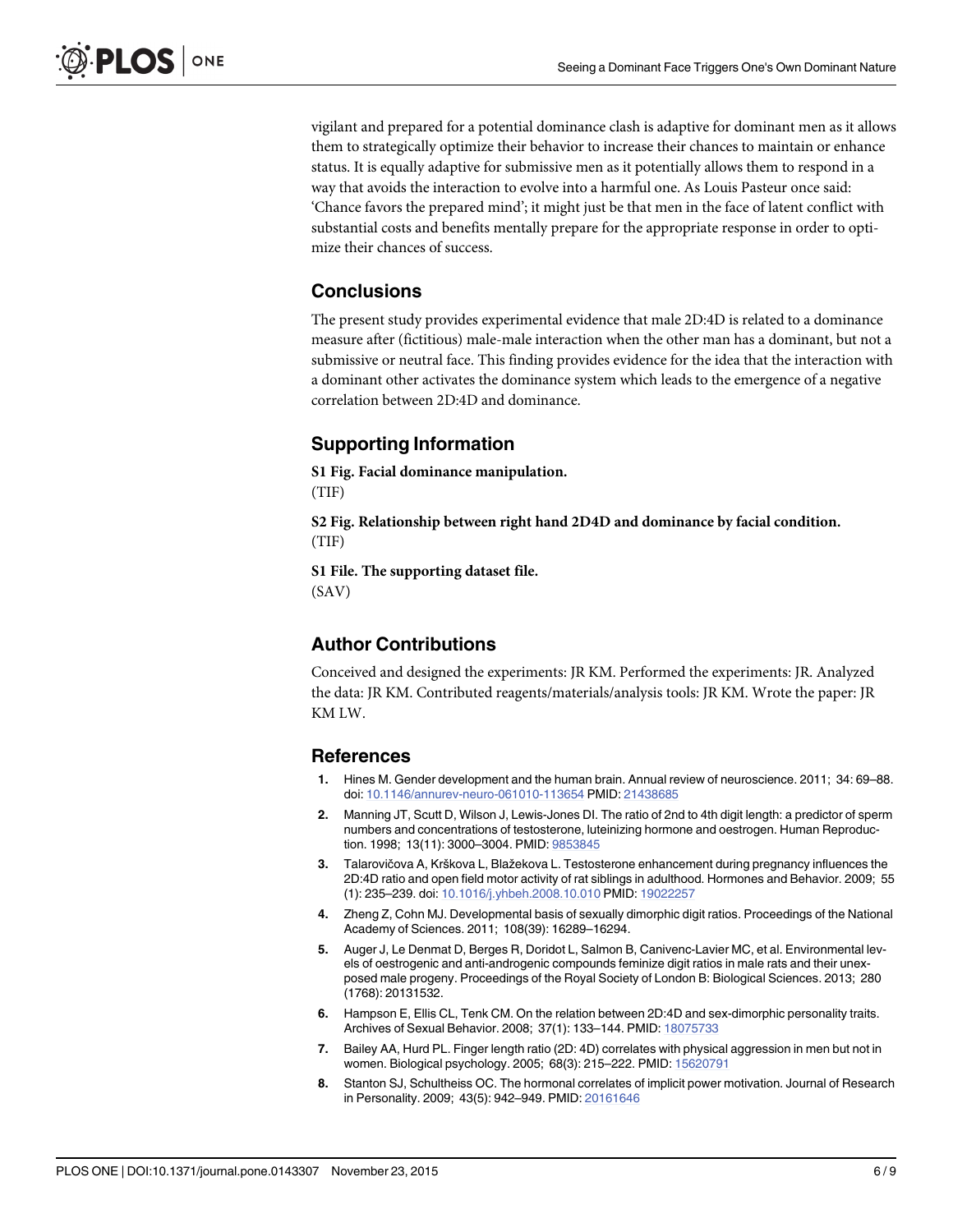- <span id="page-7-0"></span>[9.](#page-1-0) Manning JT, Fink B. Digit Ratio (2D:4D), dominance, reproductive success, asymmetry, sociosexuality, and sexual orientation in the BBC internet study. American Journal of Human Biology. 2008; 20(4): 451–461. doi: [10.1002/ajhb.20767](http://dx.doi.org/10.1002/ajhb.20767) PMID: [18433004](http://www.ncbi.nlm.nih.gov/pubmed/18433004)
- [10.](#page-1-0) Maner JK, Miller SL, Coyle JM, Kaschak MP. Confronting intrasexual rivals. 2D:4D digit ratio predicts behavioral and endocrinological responses to infidelity threat. Social Psychological and Personality Science. 2014; 5(1): 119–128.
- [11.](#page-1-0) Hönekopp J, Schuster M. A meta-analysis on 2D: 4D and athletic prowess: substantial relationships but neither hand out-predicts the other. Personality and Individual Differences. 2010; 48(1): 4–10.
- [12.](#page-1-0) Moskowitz DS, Sutton R, Zuroff DC, Young SN. Fetal exposure to androgens, as indicated by digit ratios (2D: 4D), increases men's agreeableness with women. Personality and Individual Differences. 2015; 75: 97–101.
- [13.](#page-1-0) McIntyre MH, Herrmann E, Wobber V, Halbwax M, Mohamba C, de Sousa N, et al. Bonobos have a more human-like second-to-fourth finger length ratio (2D: 4D) than chimpanzees: a hypothesized indication of lower prenatal androgens. Journal of Human Evolution. 2009; 56(4): 361–365. doi: [10.1016/j.](http://dx.doi.org/10.1016/j.jhevol.2008.12.004) [jhevol.2008.12.004](http://dx.doi.org/10.1016/j.jhevol.2008.12.004) PMID: [19285708](http://www.ncbi.nlm.nih.gov/pubmed/19285708)
- [14.](#page-1-0) Nelson E, Shultz S. Finger length ratios (2D: 4D) in anthropoids implicate reduced prenatal androgens in social bonding. American Journal of Physical Anthropology. 2010; 141(3): 395–405. doi: [10.1002/](http://dx.doi.org/10.1002/ajpa.21157) [ajpa.21157](http://dx.doi.org/10.1002/ajpa.21157) PMID: [19862809](http://www.ncbi.nlm.nih.gov/pubmed/19862809)
- [15.](#page-1-0) Nelson E, Hoffman CL, Gerald MS, Shultz S. Digit ratio (2D: 4D) and dominance rank in female rhesus macaques (Macaca mulatta). Behavioral ecology and sociobiology. 2010; 64(6): 1001–1009.
- [16.](#page-1-0) Roney JR, Whitham JC, Leoni M, Bellem A, Wielebnowski N, Maestripieri D. Relative digit lengths and testosterone levels in Guinea baboons. Hormones and behavior. 2004; 45(4): 285–290. PMID: [15053945](http://www.ncbi.nlm.nih.gov/pubmed/15053945)
- [17.](#page-1-0) Howlett C, Setchell JM, Hill RA, Barton RA. The 2D: 4D digit ratio and social behaviour in wild female chacma baboons (Papio ursinus) in relation to dominance, aggression, interest in infants, affiliation and heritability. Behavioral Ecology and Sociobiology. 2015; 69(1): 61–74.
- [18.](#page-2-0) Millet K. An interactionist perspective on the relation between 2D: 4D and behavior: An overview of (moderated) relationships between 2D: 4D and economic decision making. Personality and Individual Differences. 2011; 51(4): 397–401.
- [19.](#page-2-0) Longman D, Stock JT, Wells JCK. Digit ratio (2D: 4D) and rowing ergometer performance in males and females. American journal of physical anthropology. 2011; 144(3): 337–341. doi: [10.1002/ajpa.21407](http://dx.doi.org/10.1002/ajpa.21407) PMID: [21302261](http://www.ncbi.nlm.nih.gov/pubmed/21302261)
- [20.](#page-2-0) Manning JT, Morris L, Caswell N. Endurance running and digit ratio (2D: 4D): implications for fetal testosterone effects on running speed and vascular health. American Journal of Human Biology. 2007; 19 (3): 416–421. PMID: [17420996](http://www.ncbi.nlm.nih.gov/pubmed/17420996)
- [21.](#page-2-0) Voracek M, Reimer B, Ertl C, Dressler SG. Digit ratio (2D: 4D), lateral preferences, and performance in fencing. Perceptual and Motor Skills. 2006; 103(2): 427–446. PMID: [17165406](http://www.ncbi.nlm.nih.gov/pubmed/17165406)
- [22.](#page-2-0) Coates JM, Gurnell M, Rustichini A. Second-to-fourth digit ratio predicts success among high-frequency financial traders. Proceedings of the National Academy of Sciences. 2009; 106(2): 623–628.
- [23.](#page-2-0) Hopp RN, de Moraes JP, Jorge J. Digit ratio and academic performance in dentistry students. Personality and Individual Differences. 2012; 52(5): 643–646.
- [24.](#page-2-0) Bosch-Domènech A, Brañas-Garza P, Espín AM. Can exposure to prenatal sex hormones (2D: 4D) predict cognitive reflection? Psychoneuroendocrinology. 2014; 43: 1-10. doi: [10.1016/j.psyneuen.](http://dx.doi.org/10.1016/j.psyneuen.2014.01.023) [2014.01.023](http://dx.doi.org/10.1016/j.psyneuen.2014.01.023) PMID: [24703165](http://www.ncbi.nlm.nih.gov/pubmed/24703165)
- [25.](#page-2-0) Brosnan M, Gallop V, Iftikhar N, Keogh E. Digit ratio (2D: 4D), academic performance in computer science and computer-related anxiety. Personality and Individual Differences, 2011; 51(4): 371–375.
- [26.](#page-2-0) van der Meij L, Almela M, Buunk AP, Dubbs S, Salvador A. 2D:4D in men is related to aggressive dominance but not to sociable dominance. Aggressive Behavior. 2012; 38(3): 208–212. doi: [10.1002/ab.](http://dx.doi.org/10.1002/ab.21422) [21422](http://dx.doi.org/10.1002/ab.21422) PMID: [22531996](http://www.ncbi.nlm.nih.gov/pubmed/22531996)
- [27.](#page-2-0) Putz DA, Gaulin SJ, Sporter RJ, McBurney DH. Sex hormones and finger length: What does 2D: 4D indicate? Evolution and Human Behavior. 2004; 25(3): 182–199.
- [28.](#page-2-0) Vermeersch H, T'Sjoen G, Kaufman JM, Vincke J. 2D:4D, sex steroid hormones and human psychological sex differences. Hormones and Behavior. 2008; 54(2): 340–346. doi: [10.1016/j.yhbeh.2008.02.](http://dx.doi.org/10.1016/j.yhbeh.2008.02.017) [017](http://dx.doi.org/10.1016/j.yhbeh.2008.02.017) PMID: [18440537](http://www.ncbi.nlm.nih.gov/pubmed/18440537)
- [29.](#page-2-0) Hönekopp J, Watson S. Meta-analysis of digit ratio 2D: 4D shows greater sex difference in the right hand. American Journal of Human Biology. 2010; 22(5): 619–630. doi: [10.1002/ajhb.21054](http://dx.doi.org/10.1002/ajhb.21054) PMID: [20737609](http://www.ncbi.nlm.nih.gov/pubmed/20737609)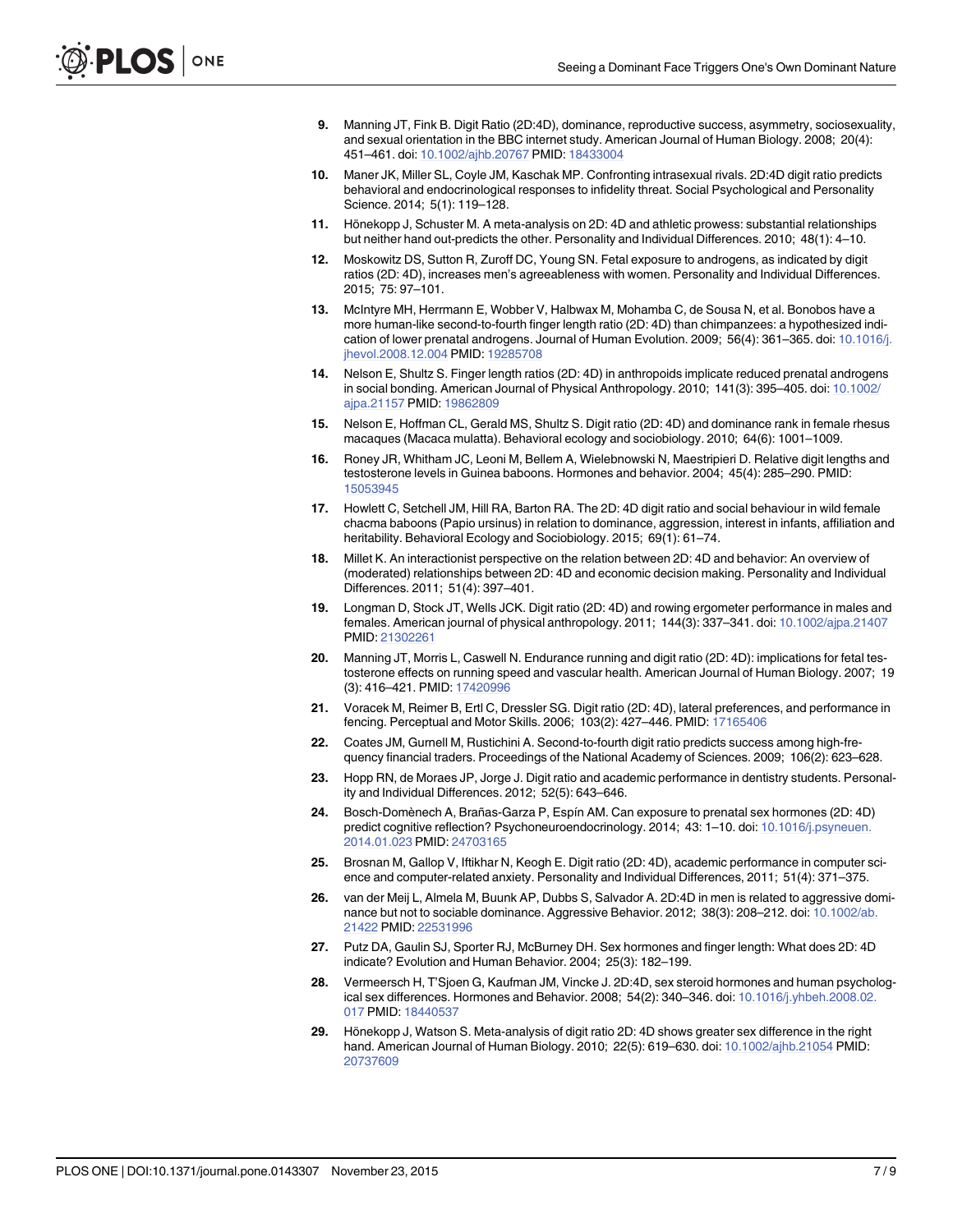- <span id="page-8-0"></span>[30.](#page-2-0) Manning J, Kilduff L, Cook C, Crewther B, Fink B. Digit ratio (2D: 4D): a biomarker for prenatal sex steroids and adult sex steroids in challenge situations. Frontiers in endocrinology. 2014; 5: 1–5. doi: [10.](http://dx.doi.org/10.3389/fendo.2014.00009) [3389/fendo.2014.00009](http://dx.doi.org/10.3389/fendo.2014.00009) PMID: [24523714](http://www.ncbi.nlm.nih.gov/pubmed/24523714)
- [31.](#page-2-0) Millet K, Dewitte S. A subordinate status position increases the present value of financial resources for low 2D: 4D men. American Journal of Human Biology. 2008; 20(1): 110–115. PMID: [17972318](http://www.ncbi.nlm.nih.gov/pubmed/17972318)
- [32.](#page-2-0) Millet K, Dewitte S. The presence of aggression cues inverts the relation between digit ratio (2D: 4D) and prosocial behaviour in a dictator game. British Journal of Psychology. 2009; 100(1): 151–162.
- [33.](#page-2-0) Kilduff LP, Hopp RN, Cook CJ, Crewther BT, Manning JT. Digit ratio (2D: 4D), aggression, and testosterone in men exposed to an aggressive video stimulus. Evolutionary psychology. 2013; 11: 953–964. PMID: [24113579](http://www.ncbi.nlm.nih.gov/pubmed/24113579)
- [34.](#page-2-0) Ronay R, Galinsky AD. Lex talionis: Testosterone and the law of retaliation. Journal of Experimental Social Psychology. 2011; 47(3): 702–705.
- [35.](#page-2-0) Mehta PH, Josephs RA. Testosterone change after losing predicts the decision to compete again. Hormones and Behavior. 2006; 50(5): 684–692. PMID: [16928375](http://www.ncbi.nlm.nih.gov/pubmed/16928375)
- [36.](#page-2-0) Josephs RA, Mehta PH, Carre JM. Gender and social environment modulate the effects of testosterone on social behavior: comment on Eisenegger et al. Cogn. Sci. 2011; 14: 16–21.
- [37.](#page-2-0) Collias NE, Barfield RJ, Tarvyd ES. Testosterone versus psychological castration in the expression of dominance, territoriality and breeding behavior by male village weavers (Ploceus cucullatus). Behaviour. 2002; 139(6): 801–824.
- [38.](#page-2-0) Ruiz-de-la-Torre JL, Manteca X. Effects of testosterone on aggressive behaviour after social mixing in male lambs. Physiology & behavior. 1999; 68(1): 109–113.
- [39.](#page-2-0) Josephs RA, Sellers JG, Newman ML, Mehta PH. The mismatch effect: when testosterone and status are at odds. Journal of personality and social psychology. 2006; 90(6), 999–1013. PMID: [16784348](http://www.ncbi.nlm.nih.gov/pubmed/16784348)
- [40.](#page-2-0) Terburg D, Aarts H, van Honk J. Testosterone affects gaze aversion from angry faces outside of conscious awareness. Psychological science. 2012; 23: 459–463. doi: [10.1177/0956797611433336](http://dx.doi.org/10.1177/0956797611433336) PMID: [22477106](http://www.ncbi.nlm.nih.gov/pubmed/22477106)
- [41.](#page-2-0) Stirrat M, Perrett DI. Valid facial cues to cooperation and trust male facial width and trustworthiness. Psychological science. 2010; 21(3): 349–354. doi: [10.1177/0956797610362647](http://dx.doi.org/10.1177/0956797610362647) PMID: [20424067](http://www.ncbi.nlm.nih.gov/pubmed/20424067)
- [42.](#page-2-0) Stillman TF, Maner JK, Baumeister RF. A thin slice of violence: Distinguishing violent from nonviolent sex offenders at a glance. Evolution and Human Behavior. 2010; 31(4): 298–303.
- [43.](#page-2-0) Todorov A, Mandisodza AN, Goren A, Hall CC. Inferences of competence from faces predict election outcomes. Science. 2005; 308(5728): 1623–1626. PMID: [15947187](http://www.ncbi.nlm.nih.gov/pubmed/15947187)
- [44.](#page-3-0) Todorov A, Said CP, Engell AD, Oosterhof NN. Understanding evaluation of faces on social dimensions. Trends in cognitive sciences. 2008; 12(12): 455–460. doi: [10.1016/j.tics.2008.10.001](http://dx.doi.org/10.1016/j.tics.2008.10.001) PMID: [18951830](http://www.ncbi.nlm.nih.gov/pubmed/18951830)
- [45.](#page-3-0) Putman P, Hermans E, van Honk J. Emotional stroop performance for masked angry faces: it's BAS, not BIS. Emotion. 2004; 4(3): 305–311. PMID: [15456399](http://www.ncbi.nlm.nih.gov/pubmed/15456399)
- [46.](#page-3-0) Oosterhof NN, Todorov A. The functional basis of face evaluation. Proceedings of the National Academy of Sciences. 2008; 105(32): 11087–11092.
- [47.](#page-3-0) Windhager S, Schaefer K, Fink B. Geometric morphometrics of male facial shape in relation to physical strength and perceived attractiveness, dominance, and masculinity. American Journal of Human Biology. 2011;. 23(6): 805–814. doi: [10.1002/ajhb.21219](http://dx.doi.org/10.1002/ajhb.21219) PMID: [21957062](http://www.ncbi.nlm.nih.gov/pubmed/21957062)
- [48.](#page-3-0) Zebrowitz LA. Reading faces: Window to the soul? Boulder, CO: Westview Press; 1997.
- [49.](#page-3-0) Carré JM, McCormick CM, Mondloch CJ. Facial structure is a reliable cue of aggressive behavior. Psychological Science, 2009; 20(10): 1194–1198. doi: [10.1111/j.1467-9280.2009.02423.x](http://dx.doi.org/10.1111/j.1467-9280.2009.02423.x) PMID: [19686297](http://www.ncbi.nlm.nih.gov/pubmed/19686297)
- [50.](#page-3-0) Carré JM, McCormick CM. In your face: facial metrics predict aggressive behaviour in the laboratory and in varsity and professional hockey players. Proceedings of the Royal Society of London B: Biological Sciences. 2008(1651: ); 275: 2651–2656.
- [51.](#page-3-0) Stewart LH, Ajina S, Getov S, Bahrami B, Todorov A, Rees G. (2012). Unconscious evaluation of faces on social dimensions. Journal of Experimental Psychology: General. 2012; 141(4): 715–727.
- [52.](#page-3-0) Getov S, Kanai R, Bahrami B, Rees G. Human brain structure predicts individual differences in preconscious evaluation of facial dominance and trustworthiness. Social cognitive and affective neuroscience. 2015; 10(5): 690–699. doi: [10.1093/scan/nsu103](http://dx.doi.org/10.1093/scan/nsu103) PMID: [25193945](http://www.ncbi.nlm.nih.gov/pubmed/25193945)
- [53.](#page-3-0) Murphy RO, Ackermann KA, Handgraaf M. Measuring social value orientation. Judgment and Decision Making. 2011; 6(8): 771–781.